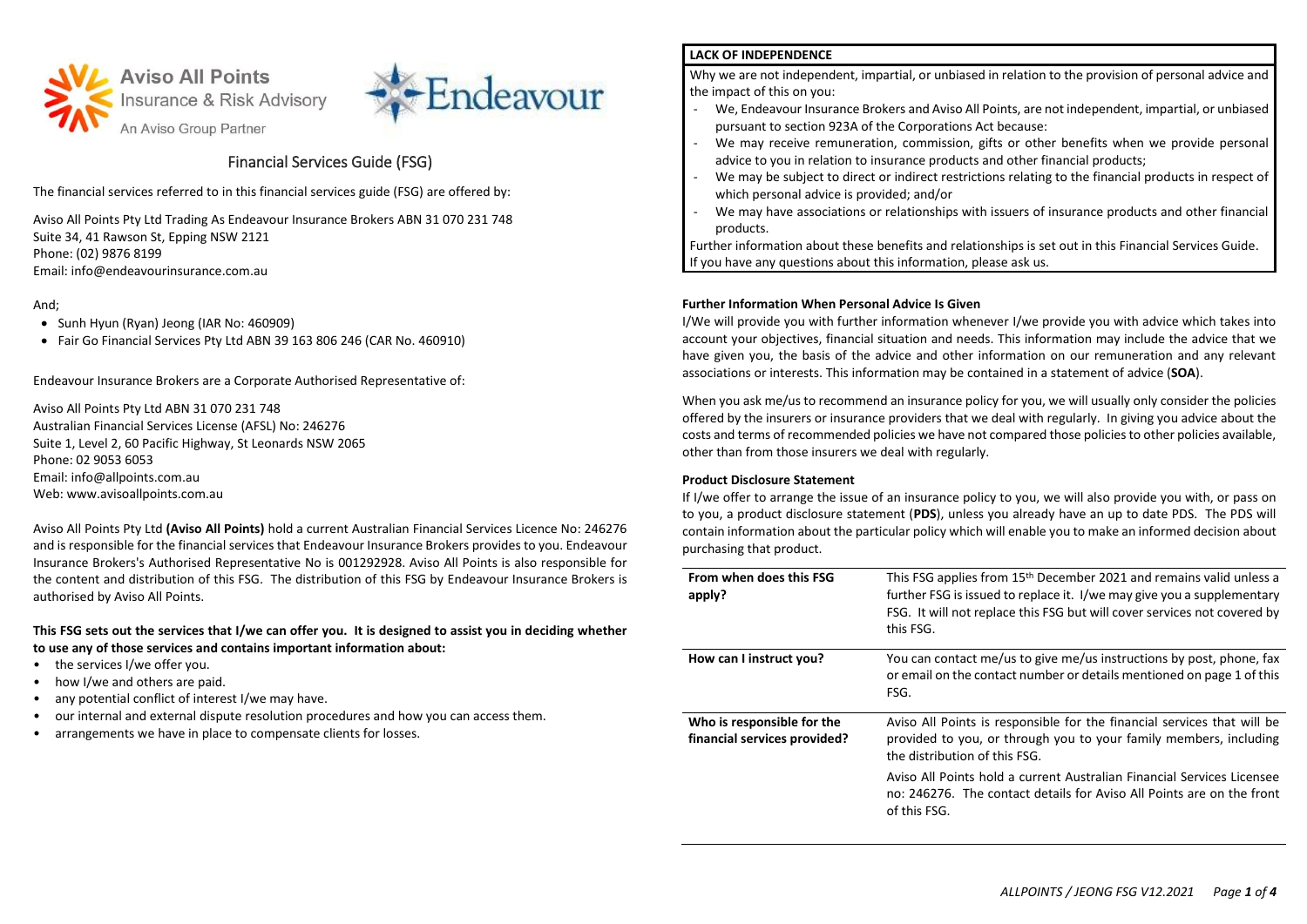| What kinds of financial services<br>are you authorised to provide<br>to me and what kinds of<br>financial product/s do those<br>services relate to?<br>Will I receive tailored advice? | Endeavour Insurance Brokers is authorised to advise and deal in<br>general insurance products to wholesale and/or retail clients under<br>Aviso All Points Australian Financial Service Licence. I/we will do this<br>for you as your broker unless I/we tell you otherwise.<br>Maybe not in all cases. However, I/we may need information about<br>your personal objectives, details of your current financial situation<br>and any relevant information, so that I/we can arrange insurance<br>policies for you, issue insurance policies to you, or to give you advice<br>about your insurance needs. I/we will ask you for the details that we<br>need to know.<br>In some cases I/we will not ask for any of this information. If I/we do<br>not ask, or if you do not give us all of the information I/we ask for, any<br>advice you receive may not be appropriate to your needs, objectives<br>and financial situation.<br>You should read the warnings contained in any SOA, or any other<br>warnings that I/we give you, carefully before making any decision<br>about an insurance policy.<br>Where I/we provide you with advice about your insurance<br>arrangements, that advice is current at the time that we give it. We<br>will review your insurance arrangements when you inform us about |                                                                                                           | For each insurance product the insurer will charge a premium that<br>includes any relevant taxes, charges and levies. Aviso All Points often<br>receive a payment based on a percentage of this premium (excluding<br>relevant taxes, charges and levies) called commission, which is paid to<br>Aviso All Points by the insurers. However, in some cases we will also<br>charge you a fee. These will all be shown on the invoice that we send<br>you.<br>You can choose to pay by any of the payment methods set out in the<br>invoice. You are required to pay us within the time set out on the<br>invoice.<br>If there is a refund or reduction of your premium as a result of a<br>cancellation or alteration to a policy, or based on a term of your policy<br>(such as a premium adjustment provision), I/we will retain any fee we<br>have charged you. I/we will also retain commission depending on our<br>arrangements with the insurer, or charge you a cancellation fee equal<br>to the reduction in our commission.<br>When you pay us your premium it will be banked into Aviso All Points<br>Pty Ltd trust account. Aviso All Points will retain the commission from<br>the premium you pay us and remit the balance to the insurer in<br>accordance with Aviso All Point's arrangements with the insurer. Aviso<br>All Points will earn interest on the premium while it is in their trust |
|----------------------------------------------------------------------------------------------------------------------------------------------------------------------------------------|--------------------------------------------------------------------------------------------------------------------------------------------------------------------------------------------------------------------------------------------------------------------------------------------------------------------------------------------------------------------------------------------------------------------------------------------------------------------------------------------------------------------------------------------------------------------------------------------------------------------------------------------------------------------------------------------------------------------------------------------------------------------------------------------------------------------------------------------------------------------------------------------------------------------------------------------------------------------------------------------------------------------------------------------------------------------------------------------------------------------------------------------------------------------------------------------------------------------------------------------------------------------------------------------------------------|-----------------------------------------------------------------------------------------------------------|--------------------------------------------------------------------------------------------------------------------------------------------------------------------------------------------------------------------------------------------------------------------------------------------------------------------------------------------------------------------------------------------------------------------------------------------------------------------------------------------------------------------------------------------------------------------------------------------------------------------------------------------------------------------------------------------------------------------------------------------------------------------------------------------------------------------------------------------------------------------------------------------------------------------------------------------------------------------------------------------------------------------------------------------------------------------------------------------------------------------------------------------------------------------------------------------------------------------------------------------------------------------------------------------------------------------------------------------------------------------------------------------------------------|
|                                                                                                                                                                                        | changes in your circumstances, at the time of any scheduled status<br>review or upon renewal of your insurances.                                                                                                                                                                                                                                                                                                                                                                                                                                                                                                                                                                                                                                                                                                                                                                                                                                                                                                                                                                                                                                                                                                                                                                                             |                                                                                                           | account or Aviso All Points may invest the premium and earn a return.<br>Aviso All Points will retain any interest or return on investment earned<br>on the premium.                                                                                                                                                                                                                                                                                                                                                                                                                                                                                                                                                                                                                                                                                                                                                                                                                                                                                                                                                                                                                                                                                                                                                                                                                                         |
| <b>Contractual Liability and your</b><br>insurance cover                                                                                                                               | Many commercial or business contracts contain clauses dealing with<br>your liability (including indemnities or hold harmless clauses). Such<br>clauses may entitle your insurers to reduce cover, or in some cases,<br>refuse to indemnify you at all. You should seek legal advice before<br>signing and accepting contracts. You should inform us of any clauses<br>of this nature before you enter into them.                                                                                                                                                                                                                                                                                                                                                                                                                                                                                                                                                                                                                                                                                                                                                                                                                                                                                             | How are any commissions, fees<br>or other benefits calculated for<br>providing the financial<br>services? | Aviso All Points commission will be calculated based on the following<br>formula:<br>$X = Y\% \times P$<br>In this formula:<br>$X = Aviso$ All Points commission                                                                                                                                                                                                                                                                                                                                                                                                                                                                                                                                                                                                                                                                                                                                                                                                                                                                                                                                                                                                                                                                                                                                                                                                                                             |
| What information do you<br>maintain in my file and can I<br>examine my file?                                                                                                           | Aviso All Points maintain a record of your personal profile, including<br>details of insurance policies that I/we arrange for you. Aviso All Points<br>may also maintain records of any recommendations or advice given to<br>you. We will retain this FSG and any other FSG given to you as well as<br>any SOA or PDS that we give or pass on to you for the period required                                                                                                                                                                                                                                                                                                                                                                                                                                                                                                                                                                                                                                                                                                                                                                                                                                                                                                                                |                                                                                                           | Y% = the percentage commission paid to Aviso All Points by the<br>insurer. Aviso All Points commission varies between 0% and 40%.<br>$P =$ the amount you pay for any insurance policy (less any government<br>fees or charges included in that amount).                                                                                                                                                                                                                                                                                                                                                                                                                                                                                                                                                                                                                                                                                                                                                                                                                                                                                                                                                                                                                                                                                                                                                     |
|                                                                                                                                                                                        | by law.<br>I/we are committed to implementing and promoting a privacy policy,                                                                                                                                                                                                                                                                                                                                                                                                                                                                                                                                                                                                                                                                                                                                                                                                                                                                                                                                                                                                                                                                                                                                                                                                                                |                                                                                                           | I/we will receive between 0 - 50% of Aviso All Points commission for<br>each policy I/we arrange for you.                                                                                                                                                                                                                                                                                                                                                                                                                                                                                                                                                                                                                                                                                                                                                                                                                                                                                                                                                                                                                                                                                                                                                                                                                                                                                                    |
|                                                                                                                                                                                        | which will ensure the privacy and security of your personal<br>information. A copy of our privacy policy is available on request. A<br>website,<br>available<br>copy<br>is<br>also<br>our<br>on                                                                                                                                                                                                                                                                                                                                                                                                                                                                                                                                                                                                                                                                                                                                                                                                                                                                                                                                                                                                                                                                                                              |                                                                                                           | Any fees that Aviso All Points or I/we charge you will be based on<br>either their standard fee structure and/or the minimum level of<br>income to service certain classes of insurance.                                                                                                                                                                                                                                                                                                                                                                                                                                                                                                                                                                                                                                                                                                                                                                                                                                                                                                                                                                                                                                                                                                                                                                                                                     |
|                                                                                                                                                                                        | www.endeavourinsurance.com.au.<br>If you wish to look at your file, please ask us. I/we will make<br>arrangements for you to do so.                                                                                                                                                                                                                                                                                                                                                                                                                                                                                                                                                                                                                                                                                                                                                                                                                                                                                                                                                                                                                                                                                                                                                                          |                                                                                                           | Aviso All Points do not often pay any commissions, fees or benefits to<br>others who refer you to us or refer us to an insurer. If Aviso All Points<br>do, they will pay commissions to those people out of their commission                                                                                                                                                                                                                                                                                                                                                                                                                                                                                                                                                                                                                                                                                                                                                                                                                                                                                                                                                                                                                                                                                                                                                                                 |
| How will I pay for the services<br>provided?                                                                                                                                           | Payment for services I/we provide you are payable directly to Aviso<br>All Points.                                                                                                                                                                                                                                                                                                                                                                                                                                                                                                                                                                                                                                                                                                                                                                                                                                                                                                                                                                                                                                                                                                                                                                                                                           |                                                                                                           | or fees (not in addition to those amounts), in the range of 0% to 90%<br>of its commission or fees.                                                                                                                                                                                                                                                                                                                                                                                                                                                                                                                                                                                                                                                                                                                                                                                                                                                                                                                                                                                                                                                                                                                                                                                                                                                                                                          |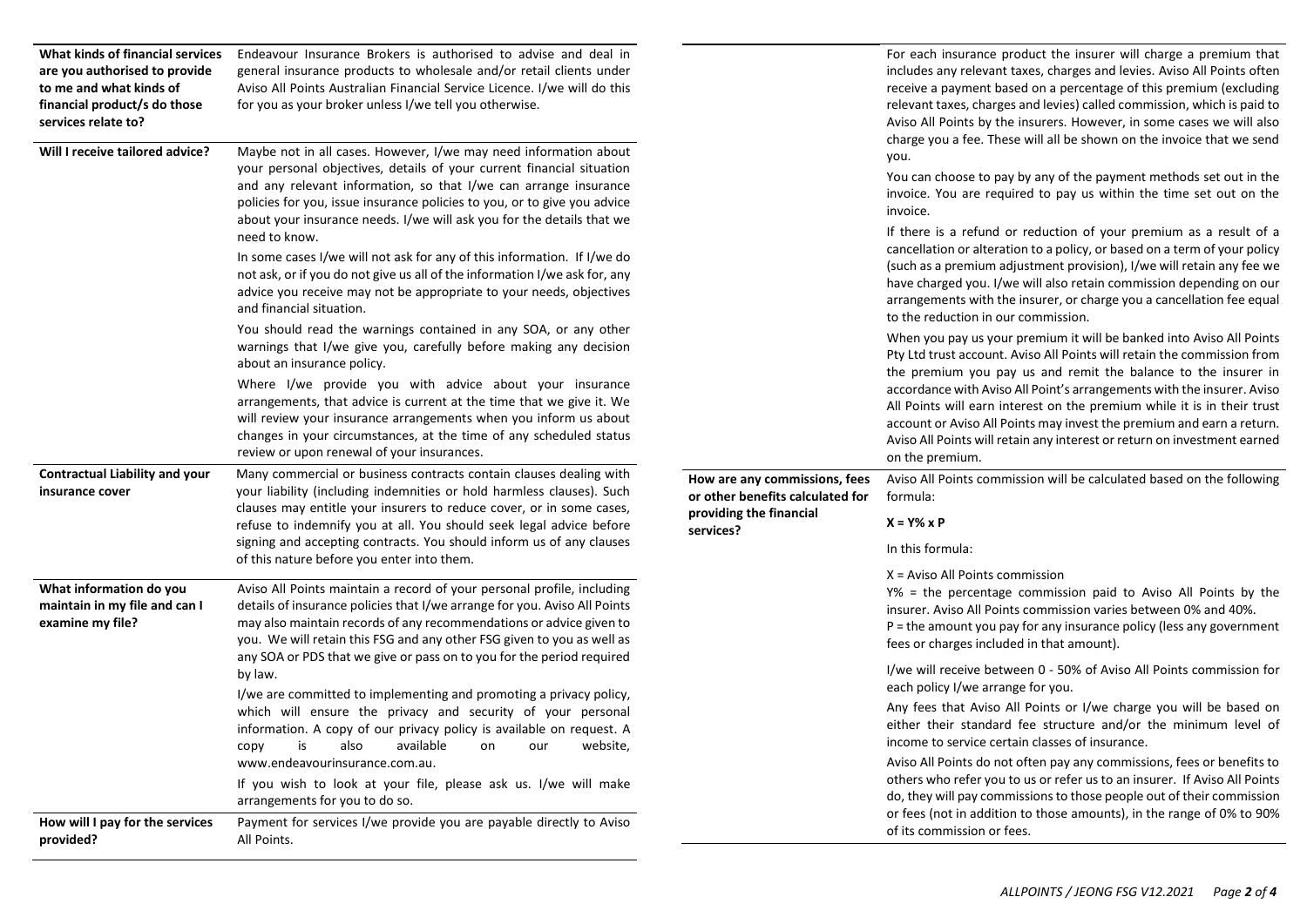Our employees that will assist you with your insurance needs will be paid a market salary.

If I/we give you personal advice, I/we will inform you of any fees, commission or other payments I/we, our associates or anyone referring you to us (or us to any insurer) will receive in relation to the policies that are the subject of the advice.

See below for information on the Steadfast association and commission.

**Do you have any relationships or associations with the insurers who issue the insurance policies or any other material relationships?**

#### **Aviso Group**

Aviso All Points Pty Ltd is a member of the Aviso Group Pty Ltd (Aviso), which is the owner of the Aviso Group trademarks and intellectual property. Aviso has granted Aviso All Points Pty Ltd a licence to use the Aviso trademarks and its intellectual property. Aviso has arrangements with some insurers and premium funders (Partners) under which Aviso may receive between 0.5% – 1.5% commission and/or profit incentives for each product arranged by us with those Partners. We may receive a proportion of that commission from Aviso at the end of each financial year (or other agreed period).

## **Steadfast**

Aviso All Points Pty Ltd is a Steadfast Group Limited (Steadfast) Network Broker and Aviso All Points Pty Ltd and/or principals/directors/staff may directly hold shares in Steadfast. As a Steadfast Network Broker we have access to services including model operating and compliance tools, procedures, manuals and training, legal, technical, HR, contractual liability advice and assistance, group insurance arrangements, product comparison and placement support, claims support, group purchasing arrangements and broker support services.

These services are either funded by Steadfast, subsidised by Steadfast or available exclusively to Steadfast Network Brokers for a fee.

Steadfast has arrangements with some insurers and premium funders (Partners) under which the Partners may pay Steadfast commission of between 0.5% to 1.5% for each product arranged by us with those Partners or alternatively a fee to access strategic and technological support and the Steadfast Broker Network. Steadfast is also a shareholder of some Partners.

Aviso All Points Pty Ltd may receive a proportion of any commission paid to Steadfast by its Partners at the end of each financial year (or other agreed period).

You can obtain a copy of Steadfast's FSG at www.steadfast.com.au

#### **Premium Funders**

If we arrange premium funding for you, Aviso All Points may be paid a commission by the premium funder. Aviso All Points may also charge you a fee (or both). The commission that Aviso All Points are paid by the premium funder is usually calculated as a percentage of your insurance premium (including government fees or charges). If you instruct us to arrange or issue a product, this is when Aviso All Points become entitled to the commission.

Our commission rates for premium funding are in the range of 0% to 4.0% of funded premium. When we arrange premium funding for you, you can ask us what commission rates we are paid for that funding arrangement compared to the other arrangements that were available to you.

#### **Various Insurers**

Aviso All Points Pty Ltd may receive indirect benefits from arranging cover from a range of insurers who may issue enhanced products for our clients. Aviso All Points Pty Ltd may receive royalties &/or sponsorship from the insurers and other service providers depending on the continued support. We may also receive sponsorship from insurers and other service providers for annual conventions and monthly strategy meetings. These benefits also provide education programs which offer opportunities for staff to enhance their skills and knowledge.

Aviso All Points Pty Ltd and/or principals/directors/staff may also directly hold shares in a range of Insurers.

## **NIBA**

|                                            | Aviso All Points Pty Ltd are members of the National Insurance Brokers<br>Association (NIBA) and subscribe to the Insurance Brokers Code of<br>Practice.                                                                                                                                                                                                                                                                                                                                                                                                                                                                                                                                                                                                                                                                                                                                                                                                                                                                                                                                                                                       |
|--------------------------------------------|------------------------------------------------------------------------------------------------------------------------------------------------------------------------------------------------------------------------------------------------------------------------------------------------------------------------------------------------------------------------------------------------------------------------------------------------------------------------------------------------------------------------------------------------------------------------------------------------------------------------------------------------------------------------------------------------------------------------------------------------------------------------------------------------------------------------------------------------------------------------------------------------------------------------------------------------------------------------------------------------------------------------------------------------------------------------------------------------------------------------------------------------|
| <b>Conflicts of Interest</b>               | As a business we have relationships with and receive income from<br>various third parties as detailed in this FSG. For Retail Clients receiving<br>Personal Advice, details of relationships that impact the advice will be<br>included in any SOA or invoice documentation we send to you. All<br>material conflicts that impact our advice, that are not mentioned in<br>this FSG, will be advised to you on the invoices related to that advice.<br>Aviso All Points Pty Ltd has entered into an agreement with The<br>Hollard Insurance Company Pty Ltd (Hollard) to provide products and<br>services to our clients. We may from time to time expect to receive a<br>profit share from the agreement with Hollard based on a formula after<br>deduction of claims and expenses. The percentage of profit payable is<br>variable and is not guaranteed. Aviso All Points is authorised to accept<br>premiums, issue products and pay claims for certain insurers. The<br>agreement between Aviso All Points and the insurers limits their<br>ability in some circumstances and these matters are referred back to<br>the relevant insurer. |
| What should I do if I have a<br>complaint? | Contact Aviso All Points and tell Aviso All Points about your<br>$1_{-}$<br>complaint. Aviso All Points will do its best to resolve it quickly.<br>If your complaint is not satisfactorily resolved within 30 days,<br>2.<br>please contact the Complaints Manager on (02) 9053 6053 or put<br>your complaint in writing and send it to the address noted at the                                                                                                                                                                                                                                                                                                                                                                                                                                                                                                                                                                                                                                                                                                                                                                               |